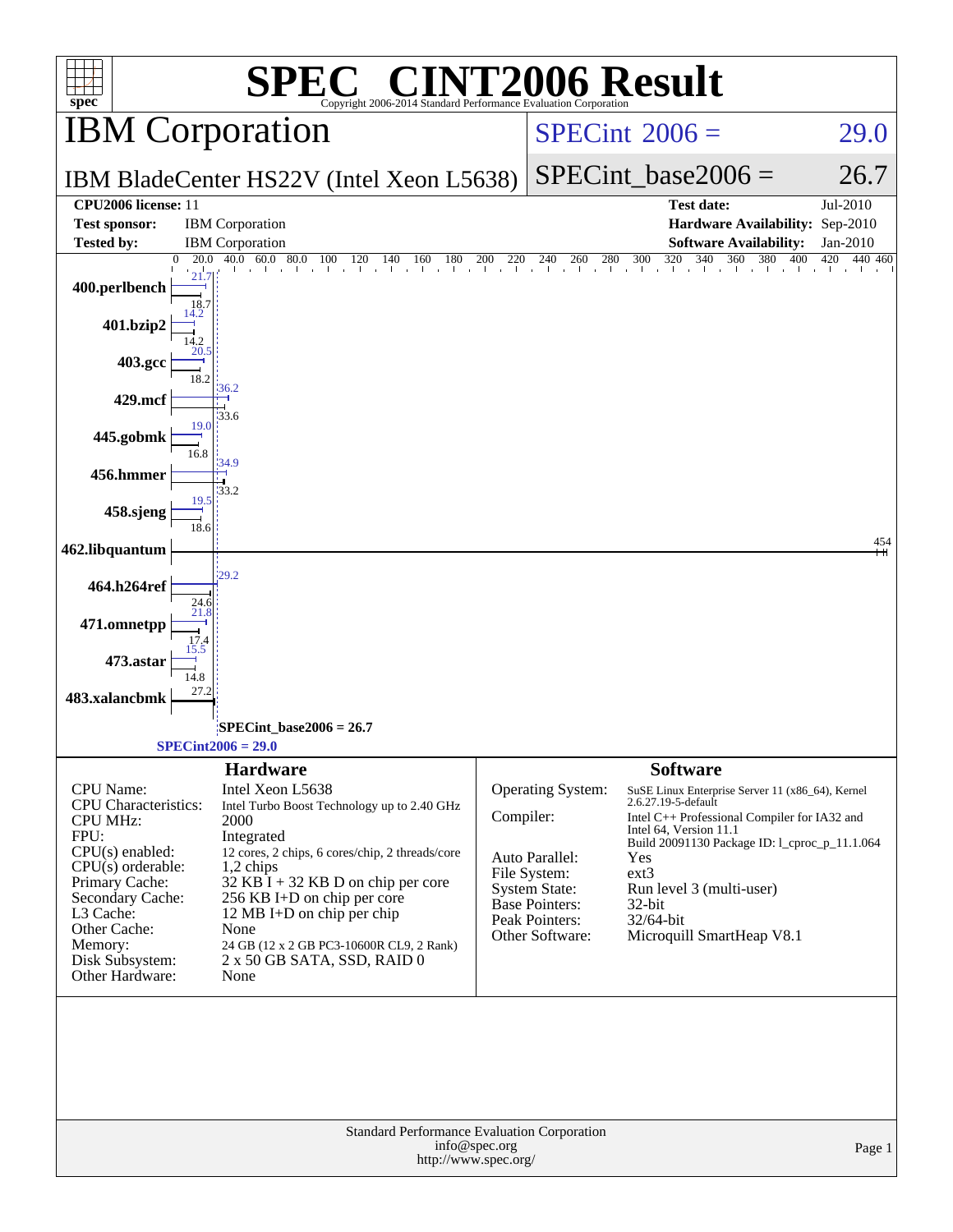

# **[SPEC CINT2006 Result](http://www.spec.org/auto/cpu2006/Docs/result-fields.html#SPECCINT2006Result)**

# IBM Corporation

### $SPECint2006 = 29.0$  $SPECint2006 = 29.0$

IBM BladeCenter HS22V (Intel Xeon L5638)

 $SPECTnt\_base2006 = 26.7$ 

#### **[CPU2006 license:](http://www.spec.org/auto/cpu2006/Docs/result-fields.html#CPU2006license)** 11 **[Test date:](http://www.spec.org/auto/cpu2006/Docs/result-fields.html#Testdate)** Jul-2010

**[Test sponsor:](http://www.spec.org/auto/cpu2006/Docs/result-fields.html#Testsponsor)** IBM Corporation **[Hardware Availability:](http://www.spec.org/auto/cpu2006/Docs/result-fields.html#HardwareAvailability)** Sep-2010 **[Tested by:](http://www.spec.org/auto/cpu2006/Docs/result-fields.html#Testedby)** IBM Corporation **[Software Availability:](http://www.spec.org/auto/cpu2006/Docs/result-fields.html#SoftwareAvailability)** Jan-2010

#### **[Results Table](http://www.spec.org/auto/cpu2006/Docs/result-fields.html#ResultsTable)**

|                  |                |              | <b>Base</b>    |       |                                                                                                          |       |                |              | <b>Peak</b>    |              |                |              |
|------------------|----------------|--------------|----------------|-------|----------------------------------------------------------------------------------------------------------|-------|----------------|--------------|----------------|--------------|----------------|--------------|
| <b>Benchmark</b> | <b>Seconds</b> | <b>Ratio</b> | <b>Seconds</b> | Ratio | <b>Seconds</b>                                                                                           | Ratio | <b>Seconds</b> | <b>Ratio</b> | <b>Seconds</b> | <b>Ratio</b> | <b>Seconds</b> | <b>Ratio</b> |
| 400.perlbench    | 523            | 18.7         | 521            | 18.7  | 533                                                                                                      | 18.3  | 451            | 21.7         | 449            | 21.8         | 450            | 21.7         |
| 401.bzip2        | 681            | 14.2         | 680            | 14.2  | 695                                                                                                      | 13.9  | 681            | 14.2         | 680            | 14.2         | 681            | 14.2         |
| $403.\text{gcc}$ | 445            | 18.1         | 443            | 18.2  | 442                                                                                                      | 18.2  | 390            | 20.6         | <u>394</u>     | 20.5         | 395            | 20.4         |
| $429$ .mcf       | 271            | 33.6         | 271            | 33.6  | 270                                                                                                      | 33.7  | 252            | 36.2         | 253            | 36.1         | 252            | 36.2         |
| $445$ .gobmk     | 622            | 16.9         | 624            | 16.8  | 625                                                                                                      | 16.8  | 553            | 19.0         | 552            | 19.0         | 552            | 19.0         |
| 456.hmmer        | 276            | 33.9         | 283            | 32.9  | 281                                                                                                      | 33.2  | 267            | 34.9         | 267            | 34.9         | 268            | 34.8         |
| 458 sjeng        | 650            | 18.6         | 651            | 18.6  | 650                                                                                                      | 18.6  | 621            | 19.5         | 620            | 19.5         | 623            | 19.4         |
| 462.libquantum   | 45.6           | 454          | 45.4           | 456   | 46.0                                                                                                     | 450   | 45.6           | 454          | 45.4           | 456          | 46.0           | 450          |
| 464.h264ref      | 909            | 24.4         | 896            | 24.7  | 898                                                                                                      | 24.6  | 757            | 29.2         | 758            | 29.2         | 756            | 29.3         |
| 471.omnetpp      | 367            | 17.0         | 358            | 17.4  | 357                                                                                                      | 17.5  | 287            | 21.8         | 284            | 22.0         | 287            | 21.7         |
| $473.$ astar     | 472            | 14.9         | 474            | 14.8  | 473                                                                                                      | 14.8  | 453            | 15.5         | 454            | 15.5         | 456            | 15.4         |
| 483.xalancbmk    | 253            | 27.2         | 254            | 27.1  | 254                                                                                                      | 27.2  | 253            | 27.2         | 254            | 27.1         | 254            | 27.2         |
|                  |                |              |                |       | Results appear in the order in which they were run. Bold underlined text indicates a median measurement. |       |                |              |                |              |                |              |

#### **[Platform Notes](http://www.spec.org/auto/cpu2006/Docs/result-fields.html#PlatformNotes)**

 Turbo Mode enabled Turbo Boost set to Traditional Power C-states enabled Demand Scrub disabled

#### **[General Notes](http://www.spec.org/auto/cpu2006/Docs/result-fields.html#GeneralNotes)**

 'ulimit -s unlimited' was used to set the stack size to unlimited prior to run Binaries were compiled on SLES 10 with Binutils 2.18.50.0.7.20080502 OMP\_NUM\_THREADS set to number of cores KMP\_AFFINITY set to granularity=fine,scatter

## **[Base Compiler Invocation](http://www.spec.org/auto/cpu2006/Docs/result-fields.html#BaseCompilerInvocation)**

[C benchmarks](http://www.spec.org/auto/cpu2006/Docs/result-fields.html#Cbenchmarks): [icc -m64](http://www.spec.org/cpu2006/results/res2010q3/cpu2006-20100802-12796.flags.html#user_CCbase_intel_icc_64bit_f346026e86af2a669e726fe758c88044)

[C++ benchmarks:](http://www.spec.org/auto/cpu2006/Docs/result-fields.html#CXXbenchmarks) [icpc -m64](http://www.spec.org/cpu2006/results/res2010q3/cpu2006-20100802-12796.flags.html#user_CXXbase_intel_icpc_64bit_fc66a5337ce925472a5c54ad6a0de310)

> Standard Performance Evaluation Corporation [info@spec.org](mailto:info@spec.org) <http://www.spec.org/>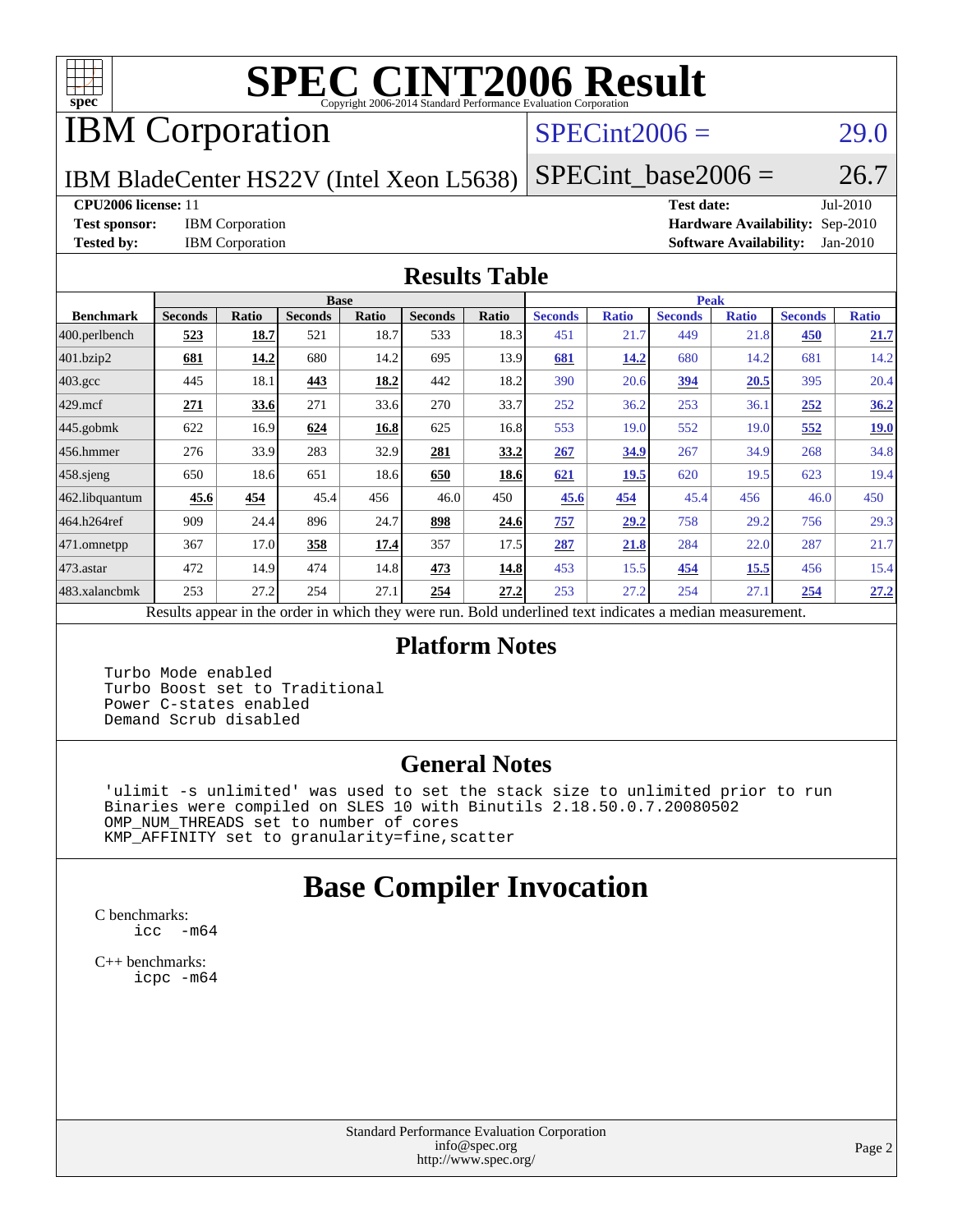

# **[SPEC CINT2006 Result](http://www.spec.org/auto/cpu2006/Docs/result-fields.html#SPECCINT2006Result)**

IBM Corporation

 $SPECint2006 = 29.0$  $SPECint2006 = 29.0$ 

IBM BladeCenter HS22V (Intel Xeon L5638) SPECint base2006 =  $26.7$ 

**[Test sponsor:](http://www.spec.org/auto/cpu2006/Docs/result-fields.html#Testsponsor)** IBM Corporation **[Hardware Availability:](http://www.spec.org/auto/cpu2006/Docs/result-fields.html#HardwareAvailability)** Sep-2010

**[CPU2006 license:](http://www.spec.org/auto/cpu2006/Docs/result-fields.html#CPU2006license)** 11 **[Test date:](http://www.spec.org/auto/cpu2006/Docs/result-fields.html#Testdate)** Jul-2010 **[Tested by:](http://www.spec.org/auto/cpu2006/Docs/result-fields.html#Testedby)** IBM Corporation **[Software Availability:](http://www.spec.org/auto/cpu2006/Docs/result-fields.html#SoftwareAvailability)** Jan-2010

### **[Base Portability Flags](http://www.spec.org/auto/cpu2006/Docs/result-fields.html#BasePortabilityFlags)**

 400.perlbench: [-DSPEC\\_CPU\\_LP64](http://www.spec.org/cpu2006/results/res2010q3/cpu2006-20100802-12796.flags.html#b400.perlbench_basePORTABILITY_DSPEC_CPU_LP64) [-DSPEC\\_CPU\\_LINUX\\_X64](http://www.spec.org/cpu2006/results/res2010q3/cpu2006-20100802-12796.flags.html#b400.perlbench_baseCPORTABILITY_DSPEC_CPU_LINUX_X64) 401.bzip2: [-DSPEC\\_CPU\\_LP64](http://www.spec.org/cpu2006/results/res2010q3/cpu2006-20100802-12796.flags.html#suite_basePORTABILITY401_bzip2_DSPEC_CPU_LP64) 403.gcc: [-DSPEC\\_CPU\\_LP64](http://www.spec.org/cpu2006/results/res2010q3/cpu2006-20100802-12796.flags.html#suite_basePORTABILITY403_gcc_DSPEC_CPU_LP64) 429.mcf: [-DSPEC\\_CPU\\_LP64](http://www.spec.org/cpu2006/results/res2010q3/cpu2006-20100802-12796.flags.html#suite_basePORTABILITY429_mcf_DSPEC_CPU_LP64) 445.gobmk: [-DSPEC\\_CPU\\_LP64](http://www.spec.org/cpu2006/results/res2010q3/cpu2006-20100802-12796.flags.html#suite_basePORTABILITY445_gobmk_DSPEC_CPU_LP64) 456.hmmer: [-DSPEC\\_CPU\\_LP64](http://www.spec.org/cpu2006/results/res2010q3/cpu2006-20100802-12796.flags.html#suite_basePORTABILITY456_hmmer_DSPEC_CPU_LP64) 458.sjeng: [-DSPEC\\_CPU\\_LP64](http://www.spec.org/cpu2006/results/res2010q3/cpu2006-20100802-12796.flags.html#suite_basePORTABILITY458_sjeng_DSPEC_CPU_LP64) 462.libquantum: [-DSPEC\\_CPU\\_LP64](http://www.spec.org/cpu2006/results/res2010q3/cpu2006-20100802-12796.flags.html#suite_basePORTABILITY462_libquantum_DSPEC_CPU_LP64) [-DSPEC\\_CPU\\_LINUX](http://www.spec.org/cpu2006/results/res2010q3/cpu2006-20100802-12796.flags.html#b462.libquantum_baseCPORTABILITY_DSPEC_CPU_LINUX) 464.h264ref: [-DSPEC\\_CPU\\_LP64](http://www.spec.org/cpu2006/results/res2010q3/cpu2006-20100802-12796.flags.html#suite_basePORTABILITY464_h264ref_DSPEC_CPU_LP64) 471.omnetpp: [-DSPEC\\_CPU\\_LP64](http://www.spec.org/cpu2006/results/res2010q3/cpu2006-20100802-12796.flags.html#suite_basePORTABILITY471_omnetpp_DSPEC_CPU_LP64) 473.astar: [-DSPEC\\_CPU\\_LP64](http://www.spec.org/cpu2006/results/res2010q3/cpu2006-20100802-12796.flags.html#suite_basePORTABILITY473_astar_DSPEC_CPU_LP64) 483.xalancbmk: [-DSPEC\\_CPU\\_LP64](http://www.spec.org/cpu2006/results/res2010q3/cpu2006-20100802-12796.flags.html#suite_basePORTABILITY483_xalancbmk_DSPEC_CPU_LP64) [-DSPEC\\_CPU\\_LINUX](http://www.spec.org/cpu2006/results/res2010q3/cpu2006-20100802-12796.flags.html#b483.xalancbmk_baseCXXPORTABILITY_DSPEC_CPU_LINUX)

### **[Base Optimization Flags](http://www.spec.org/auto/cpu2006/Docs/result-fields.html#BaseOptimizationFlags)**

[C benchmarks](http://www.spec.org/auto/cpu2006/Docs/result-fields.html#Cbenchmarks):

[-xSSE4.2](http://www.spec.org/cpu2006/results/res2010q3/cpu2006-20100802-12796.flags.html#user_CCbase_f-xSSE42_f91528193cf0b216347adb8b939d4107) [-ipo](http://www.spec.org/cpu2006/results/res2010q3/cpu2006-20100802-12796.flags.html#user_CCbase_f-ipo) [-O3](http://www.spec.org/cpu2006/results/res2010q3/cpu2006-20100802-12796.flags.html#user_CCbase_f-O3) [-no-prec-div](http://www.spec.org/cpu2006/results/res2010q3/cpu2006-20100802-12796.flags.html#user_CCbase_f-no-prec-div) [-static](http://www.spec.org/cpu2006/results/res2010q3/cpu2006-20100802-12796.flags.html#user_CCbase_f-static) [-parallel](http://www.spec.org/cpu2006/results/res2010q3/cpu2006-20100802-12796.flags.html#user_CCbase_f-parallel) [-opt-prefetch](http://www.spec.org/cpu2006/results/res2010q3/cpu2006-20100802-12796.flags.html#user_CCbase_f-opt-prefetch)

[C++ benchmarks:](http://www.spec.org/auto/cpu2006/Docs/result-fields.html#CXXbenchmarks)

[-xSSE4.2](http://www.spec.org/cpu2006/results/res2010q3/cpu2006-20100802-12796.flags.html#user_CXXbase_f-xSSE42_f91528193cf0b216347adb8b939d4107) [-ipo](http://www.spec.org/cpu2006/results/res2010q3/cpu2006-20100802-12796.flags.html#user_CXXbase_f-ipo) [-O3](http://www.spec.org/cpu2006/results/res2010q3/cpu2006-20100802-12796.flags.html#user_CXXbase_f-O3) [-no-prec-div](http://www.spec.org/cpu2006/results/res2010q3/cpu2006-20100802-12796.flags.html#user_CXXbase_f-no-prec-div) [-opt-prefetch](http://www.spec.org/cpu2006/results/res2010q3/cpu2006-20100802-12796.flags.html#user_CXXbase_f-opt-prefetch) [-Wl,-z,muldefs](http://www.spec.org/cpu2006/results/res2010q3/cpu2006-20100802-12796.flags.html#user_CXXbase_link_force_multiple1_74079c344b956b9658436fd1b6dd3a8a) [-L/home/cmplr/usr3/alrahate/cpu2006.1.1.ic11.1/libic11.1-64bit -lsmartheap64](http://www.spec.org/cpu2006/results/res2010q3/cpu2006-20100802-12796.flags.html#user_CXXbase_SmartHeap64_e2306cda84805d1ab360117a79ff779c)

### **[Base Other Flags](http://www.spec.org/auto/cpu2006/Docs/result-fields.html#BaseOtherFlags)**

[C benchmarks](http://www.spec.org/auto/cpu2006/Docs/result-fields.html#Cbenchmarks):

403.gcc: [-Dalloca=\\_alloca](http://www.spec.org/cpu2006/results/res2010q3/cpu2006-20100802-12796.flags.html#b403.gcc_baseEXTRA_CFLAGS_Dalloca_be3056838c12de2578596ca5467af7f3)

## **[Peak Compiler Invocation](http://www.spec.org/auto/cpu2006/Docs/result-fields.html#PeakCompilerInvocation)**

[C benchmarks \(except as noted below\)](http://www.spec.org/auto/cpu2006/Docs/result-fields.html#Cbenchmarksexceptasnotedbelow):

icc  $-m64$ 

400.perlbench: [icc -m32](http://www.spec.org/cpu2006/results/res2010q3/cpu2006-20100802-12796.flags.html#user_peakCCLD400_perlbench_intel_icc_32bit_a6a621f8d50482236b970c6ac5f55f93)

429.mcf: [icc -m32](http://www.spec.org/cpu2006/results/res2010q3/cpu2006-20100802-12796.flags.html#user_peakCCLD429_mcf_intel_icc_32bit_a6a621f8d50482236b970c6ac5f55f93)

445.gobmk: [icc -m32](http://www.spec.org/cpu2006/results/res2010q3/cpu2006-20100802-12796.flags.html#user_peakCCLD445_gobmk_intel_icc_32bit_a6a621f8d50482236b970c6ac5f55f93)

464.h264ref: [icc -m32](http://www.spec.org/cpu2006/results/res2010q3/cpu2006-20100802-12796.flags.html#user_peakCCLD464_h264ref_intel_icc_32bit_a6a621f8d50482236b970c6ac5f55f93)

[C++ benchmarks \(except as noted below\):](http://www.spec.org/auto/cpu2006/Docs/result-fields.html#CXXbenchmarksexceptasnotedbelow) [icpc -m64](http://www.spec.org/cpu2006/results/res2010q3/cpu2006-20100802-12796.flags.html#user_CXXpeak_intel_icpc_64bit_fc66a5337ce925472a5c54ad6a0de310)

Continued on next page

Standard Performance Evaluation Corporation [info@spec.org](mailto:info@spec.org) <http://www.spec.org/>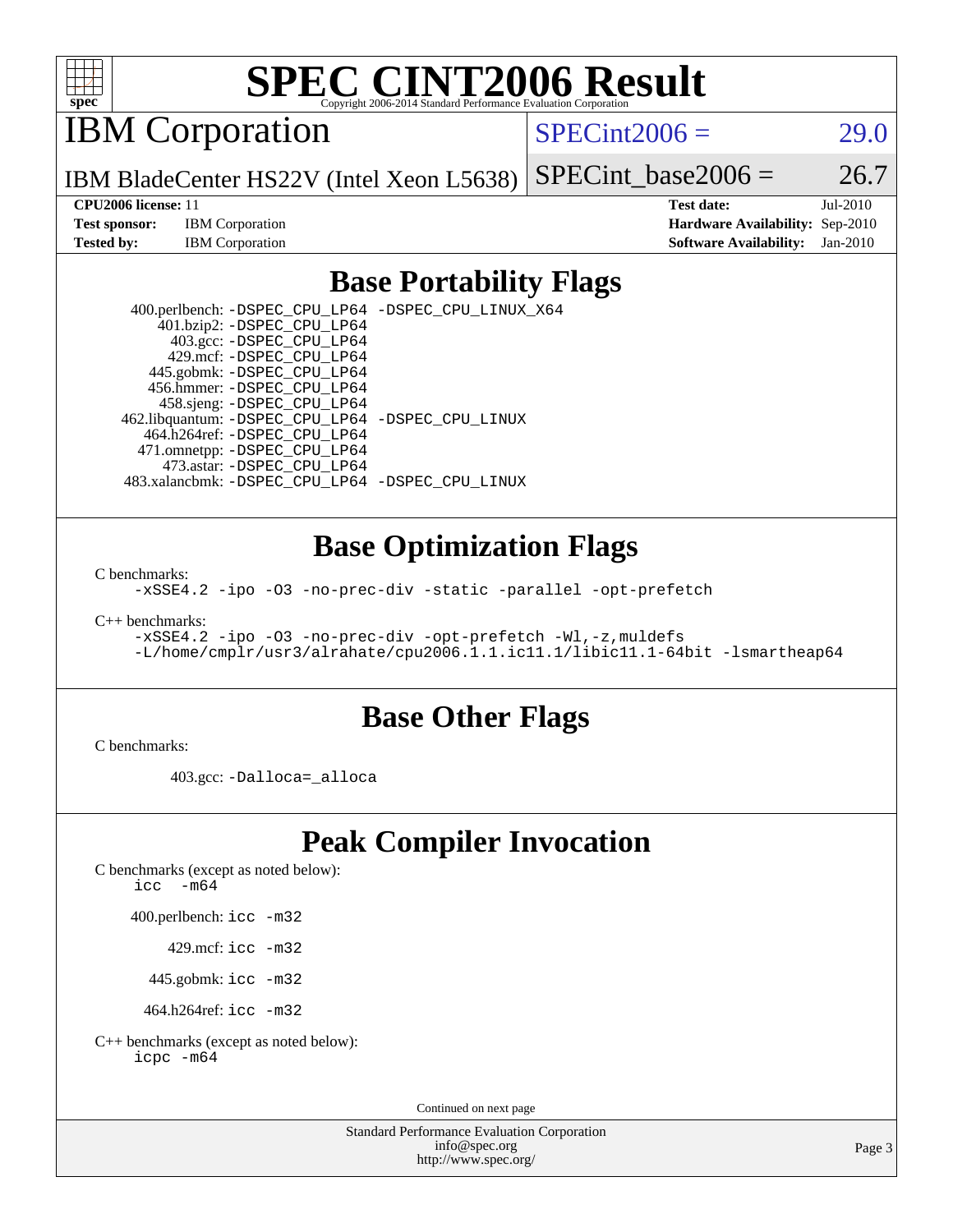

# **[SPEC CINT2006 Result](http://www.spec.org/auto/cpu2006/Docs/result-fields.html#SPECCINT2006Result)**

IBM Corporation

 $SPECint2006 = 29.0$  $SPECint2006 = 29.0$ 

IBM BladeCenter HS22V (Intel Xeon L5638) SPECint base2006 =  $26.7$ 

**[CPU2006 license:](http://www.spec.org/auto/cpu2006/Docs/result-fields.html#CPU2006license)** 11 **[Test date:](http://www.spec.org/auto/cpu2006/Docs/result-fields.html#Testdate)** Jul-2010 **[Test sponsor:](http://www.spec.org/auto/cpu2006/Docs/result-fields.html#Testsponsor)** IBM Corporation **[Hardware Availability:](http://www.spec.org/auto/cpu2006/Docs/result-fields.html#HardwareAvailability)** Sep-2010 **[Tested by:](http://www.spec.org/auto/cpu2006/Docs/result-fields.html#Testedby)** IBM Corporation **[Software Availability:](http://www.spec.org/auto/cpu2006/Docs/result-fields.html#SoftwareAvailability)** Jan-2010

# **[Peak Compiler Invocation \(Continued\)](http://www.spec.org/auto/cpu2006/Docs/result-fields.html#PeakCompilerInvocation)**

471.omnetpp: [icpc -m32](http://www.spec.org/cpu2006/results/res2010q3/cpu2006-20100802-12796.flags.html#user_peakCXXLD471_omnetpp_intel_icpc_32bit_4e5a5ef1a53fd332b3c49e69c3330699)

## **[Peak Portability Flags](http://www.spec.org/auto/cpu2006/Docs/result-fields.html#PeakPortabilityFlags)**

 400.perlbench: [-DSPEC\\_CPU\\_LINUX\\_IA32](http://www.spec.org/cpu2006/results/res2010q3/cpu2006-20100802-12796.flags.html#b400.perlbench_peakCPORTABILITY_DSPEC_CPU_LINUX_IA32) 401.bzip2: [-DSPEC\\_CPU\\_LP64](http://www.spec.org/cpu2006/results/res2010q3/cpu2006-20100802-12796.flags.html#suite_peakPORTABILITY401_bzip2_DSPEC_CPU_LP64)

 403.gcc: [-DSPEC\\_CPU\\_LP64](http://www.spec.org/cpu2006/results/res2010q3/cpu2006-20100802-12796.flags.html#suite_peakPORTABILITY403_gcc_DSPEC_CPU_LP64) 456.hmmer: [-DSPEC\\_CPU\\_LP64](http://www.spec.org/cpu2006/results/res2010q3/cpu2006-20100802-12796.flags.html#suite_peakPORTABILITY456_hmmer_DSPEC_CPU_LP64) 458.sjeng: [-DSPEC\\_CPU\\_LP64](http://www.spec.org/cpu2006/results/res2010q3/cpu2006-20100802-12796.flags.html#suite_peakPORTABILITY458_sjeng_DSPEC_CPU_LP64) 462.libquantum: [-DSPEC\\_CPU\\_LP64](http://www.spec.org/cpu2006/results/res2010q3/cpu2006-20100802-12796.flags.html#suite_peakPORTABILITY462_libquantum_DSPEC_CPU_LP64) [-DSPEC\\_CPU\\_LINUX](http://www.spec.org/cpu2006/results/res2010q3/cpu2006-20100802-12796.flags.html#b462.libquantum_peakCPORTABILITY_DSPEC_CPU_LINUX) 473.astar: [-DSPEC\\_CPU\\_LP64](http://www.spec.org/cpu2006/results/res2010q3/cpu2006-20100802-12796.flags.html#suite_peakPORTABILITY473_astar_DSPEC_CPU_LP64) 483.xalancbmk: [-DSPEC\\_CPU\\_LP64](http://www.spec.org/cpu2006/results/res2010q3/cpu2006-20100802-12796.flags.html#suite_peakPORTABILITY483_xalancbmk_DSPEC_CPU_LP64) [-DSPEC\\_CPU\\_LINUX](http://www.spec.org/cpu2006/results/res2010q3/cpu2006-20100802-12796.flags.html#b483.xalancbmk_peakCXXPORTABILITY_DSPEC_CPU_LINUX)

## **[Peak Optimization Flags](http://www.spec.org/auto/cpu2006/Docs/result-fields.html#PeakOptimizationFlags)**

[C benchmarks](http://www.spec.org/auto/cpu2006/Docs/result-fields.html#Cbenchmarks):

 400.perlbench: [-xSSE4.2](http://www.spec.org/cpu2006/results/res2010q3/cpu2006-20100802-12796.flags.html#user_peakPASS2_CFLAGSPASS2_LDCFLAGS400_perlbench_f-xSSE42_f91528193cf0b216347adb8b939d4107)(pass 2) [-prof-gen](http://www.spec.org/cpu2006/results/res2010q3/cpu2006-20100802-12796.flags.html#user_peakPASS1_CFLAGSPASS1_LDCFLAGS400_perlbench_prof_gen_e43856698f6ca7b7e442dfd80e94a8fc)(pass 1) [-ipo](http://www.spec.org/cpu2006/results/res2010q3/cpu2006-20100802-12796.flags.html#user_peakPASS2_CFLAGSPASS2_LDCFLAGS400_perlbench_f-ipo)(pass 2) [-O3](http://www.spec.org/cpu2006/results/res2010q3/cpu2006-20100802-12796.flags.html#user_peakPASS2_CFLAGSPASS2_LDCFLAGS400_perlbench_f-O3)(pass 2) [-no-prec-div](http://www.spec.org/cpu2006/results/res2010q3/cpu2006-20100802-12796.flags.html#user_peakPASS2_CFLAGSPASS2_LDCFLAGS400_perlbench_f-no-prec-div)(pass 2) [-static](http://www.spec.org/cpu2006/results/res2010q3/cpu2006-20100802-12796.flags.html#user_peakPASS2_CFLAGSPASS2_LDCFLAGS400_perlbench_f-static)(pass 2) [-prof-use](http://www.spec.org/cpu2006/results/res2010q3/cpu2006-20100802-12796.flags.html#user_peakPASS2_CFLAGSPASS2_LDCFLAGS400_perlbench_prof_use_bccf7792157ff70d64e32fe3e1250b55)(pass 2) [-ansi-alias](http://www.spec.org/cpu2006/results/res2010q3/cpu2006-20100802-12796.flags.html#user_peakCOPTIMIZE400_perlbench_f-ansi-alias) [-opt-prefetch](http://www.spec.org/cpu2006/results/res2010q3/cpu2006-20100802-12796.flags.html#user_peakCOPTIMIZE400_perlbench_f-opt-prefetch) 401.bzip2: [-xSSE4.2](http://www.spec.org/cpu2006/results/res2010q3/cpu2006-20100802-12796.flags.html#user_peakPASS2_CFLAGSPASS2_LDCFLAGS401_bzip2_f-xSSE42_f91528193cf0b216347adb8b939d4107)(pass 2) [-prof-gen](http://www.spec.org/cpu2006/results/res2010q3/cpu2006-20100802-12796.flags.html#user_peakPASS1_CFLAGSPASS1_LDCFLAGS401_bzip2_prof_gen_e43856698f6ca7b7e442dfd80e94a8fc)(pass 1) [-ipo](http://www.spec.org/cpu2006/results/res2010q3/cpu2006-20100802-12796.flags.html#user_peakPASS2_CFLAGSPASS2_LDCFLAGS401_bzip2_f-ipo)(pass 2) [-O3](http://www.spec.org/cpu2006/results/res2010q3/cpu2006-20100802-12796.flags.html#user_peakPASS2_CFLAGSPASS2_LDCFLAGS401_bzip2_f-O3)(pass 2) [-no-prec-div](http://www.spec.org/cpu2006/results/res2010q3/cpu2006-20100802-12796.flags.html#user_peakCOPTIMIZEPASS2_CFLAGSPASS2_LDCFLAGS401_bzip2_f-no-prec-div) [-static](http://www.spec.org/cpu2006/results/res2010q3/cpu2006-20100802-12796.flags.html#user_peakPASS2_CFLAGSPASS2_LDCFLAGS401_bzip2_f-static)(pass 2) [-prof-use](http://www.spec.org/cpu2006/results/res2010q3/cpu2006-20100802-12796.flags.html#user_peakPASS2_CFLAGSPASS2_LDCFLAGS401_bzip2_prof_use_bccf7792157ff70d64e32fe3e1250b55)(pass 2) [-auto-ilp32](http://www.spec.org/cpu2006/results/res2010q3/cpu2006-20100802-12796.flags.html#user_peakCOPTIMIZE401_bzip2_f-auto-ilp32) [-opt-prefetch](http://www.spec.org/cpu2006/results/res2010q3/cpu2006-20100802-12796.flags.html#user_peakCOPTIMIZE401_bzip2_f-opt-prefetch) [-ansi-alias](http://www.spec.org/cpu2006/results/res2010q3/cpu2006-20100802-12796.flags.html#user_peakCOPTIMIZE401_bzip2_f-ansi-alias) 403.gcc: [-xSSE4.2](http://www.spec.org/cpu2006/results/res2010q3/cpu2006-20100802-12796.flags.html#user_peakCOPTIMIZE403_gcc_f-xSSE42_f91528193cf0b216347adb8b939d4107) [-ipo](http://www.spec.org/cpu2006/results/res2010q3/cpu2006-20100802-12796.flags.html#user_peakCOPTIMIZE403_gcc_f-ipo) [-O3](http://www.spec.org/cpu2006/results/res2010q3/cpu2006-20100802-12796.flags.html#user_peakCOPTIMIZE403_gcc_f-O3) [-no-prec-div](http://www.spec.org/cpu2006/results/res2010q3/cpu2006-20100802-12796.flags.html#user_peakCOPTIMIZE403_gcc_f-no-prec-div) [-static](http://www.spec.org/cpu2006/results/res2010q3/cpu2006-20100802-12796.flags.html#user_peakCOPTIMIZE403_gcc_f-static) [-inline-calloc](http://www.spec.org/cpu2006/results/res2010q3/cpu2006-20100802-12796.flags.html#user_peakCOPTIMIZE403_gcc_f-inline-calloc) [-opt-malloc-options=3](http://www.spec.org/cpu2006/results/res2010q3/cpu2006-20100802-12796.flags.html#user_peakCOPTIMIZE403_gcc_f-opt-malloc-options_13ab9b803cf986b4ee62f0a5998c2238) [-auto-ilp32](http://www.spec.org/cpu2006/results/res2010q3/cpu2006-20100802-12796.flags.html#user_peakCOPTIMIZE403_gcc_f-auto-ilp32) 429.mcf: [-xSSE4.2](http://www.spec.org/cpu2006/results/res2010q3/cpu2006-20100802-12796.flags.html#user_peakCOPTIMIZE429_mcf_f-xSSE42_f91528193cf0b216347adb8b939d4107) [-ipo](http://www.spec.org/cpu2006/results/res2010q3/cpu2006-20100802-12796.flags.html#user_peakCOPTIMIZE429_mcf_f-ipo) [-O3](http://www.spec.org/cpu2006/results/res2010q3/cpu2006-20100802-12796.flags.html#user_peakCOPTIMIZE429_mcf_f-O3) [-no-prec-div](http://www.spec.org/cpu2006/results/res2010q3/cpu2006-20100802-12796.flags.html#user_peakCOPTIMIZE429_mcf_f-no-prec-div) [-static](http://www.spec.org/cpu2006/results/res2010q3/cpu2006-20100802-12796.flags.html#user_peakCOPTIMIZE429_mcf_f-static) [-opt-prefetch](http://www.spec.org/cpu2006/results/res2010q3/cpu2006-20100802-12796.flags.html#user_peakCOPTIMIZE429_mcf_f-opt-prefetch) 445.gobmk: [-xSSE4.2](http://www.spec.org/cpu2006/results/res2010q3/cpu2006-20100802-12796.flags.html#user_peakPASS2_CFLAGSPASS2_LDCFLAGS445_gobmk_f-xSSE42_f91528193cf0b216347adb8b939d4107)(pass 2) [-prof-gen](http://www.spec.org/cpu2006/results/res2010q3/cpu2006-20100802-12796.flags.html#user_peakPASS1_CFLAGSPASS1_LDCFLAGS445_gobmk_prof_gen_e43856698f6ca7b7e442dfd80e94a8fc)(pass 1) [-prof-use](http://www.spec.org/cpu2006/results/res2010q3/cpu2006-20100802-12796.flags.html#user_peakPASS2_CFLAGSPASS2_LDCFLAGS445_gobmk_prof_use_bccf7792157ff70d64e32fe3e1250b55)(pass 2) [-O2](http://www.spec.org/cpu2006/results/res2010q3/cpu2006-20100802-12796.flags.html#user_peakCOPTIMIZE445_gobmk_f-O2) [-ipo](http://www.spec.org/cpu2006/results/res2010q3/cpu2006-20100802-12796.flags.html#user_peakCOPTIMIZE445_gobmk_f-ipo) [-no-prec-div](http://www.spec.org/cpu2006/results/res2010q3/cpu2006-20100802-12796.flags.html#user_peakCOPTIMIZE445_gobmk_f-no-prec-div) [-ansi-alias](http://www.spec.org/cpu2006/results/res2010q3/cpu2006-20100802-12796.flags.html#user_peakCOPTIMIZE445_gobmk_f-ansi-alias) 456.hmmer: [-xSSE4.2](http://www.spec.org/cpu2006/results/res2010q3/cpu2006-20100802-12796.flags.html#user_peakCOPTIMIZE456_hmmer_f-xSSE42_f91528193cf0b216347adb8b939d4107) [-ipo](http://www.spec.org/cpu2006/results/res2010q3/cpu2006-20100802-12796.flags.html#user_peakCOPTIMIZE456_hmmer_f-ipo) [-O3](http://www.spec.org/cpu2006/results/res2010q3/cpu2006-20100802-12796.flags.html#user_peakCOPTIMIZE456_hmmer_f-O3) [-no-prec-div](http://www.spec.org/cpu2006/results/res2010q3/cpu2006-20100802-12796.flags.html#user_peakCOPTIMIZE456_hmmer_f-no-prec-div) [-static](http://www.spec.org/cpu2006/results/res2010q3/cpu2006-20100802-12796.flags.html#user_peakCOPTIMIZE456_hmmer_f-static) [-unroll2](http://www.spec.org/cpu2006/results/res2010q3/cpu2006-20100802-12796.flags.html#user_peakCOPTIMIZE456_hmmer_f-unroll_784dae83bebfb236979b41d2422d7ec2) [-ansi-alias](http://www.spec.org/cpu2006/results/res2010q3/cpu2006-20100802-12796.flags.html#user_peakCOPTIMIZE456_hmmer_f-ansi-alias) [-auto-ilp32](http://www.spec.org/cpu2006/results/res2010q3/cpu2006-20100802-12796.flags.html#user_peakCOPTIMIZE456_hmmer_f-auto-ilp32) 458.sjeng: [-xSSE4.2](http://www.spec.org/cpu2006/results/res2010q3/cpu2006-20100802-12796.flags.html#user_peakPASS2_CFLAGSPASS2_LDCFLAGS458_sjeng_f-xSSE42_f91528193cf0b216347adb8b939d4107)(pass 2) [-prof-gen](http://www.spec.org/cpu2006/results/res2010q3/cpu2006-20100802-12796.flags.html#user_peakPASS1_CFLAGSPASS1_LDCFLAGS458_sjeng_prof_gen_e43856698f6ca7b7e442dfd80e94a8fc)(pass 1) [-ipo](http://www.spec.org/cpu2006/results/res2010q3/cpu2006-20100802-12796.flags.html#user_peakPASS2_CFLAGSPASS2_LDCFLAGS458_sjeng_f-ipo)(pass 2) [-O3](http://www.spec.org/cpu2006/results/res2010q3/cpu2006-20100802-12796.flags.html#user_peakPASS2_CFLAGSPASS2_LDCFLAGS458_sjeng_f-O3)(pass 2) [-no-prec-div](http://www.spec.org/cpu2006/results/res2010q3/cpu2006-20100802-12796.flags.html#user_peakPASS2_CFLAGSPASS2_LDCFLAGS458_sjeng_f-no-prec-div)(pass 2) [-static](http://www.spec.org/cpu2006/results/res2010q3/cpu2006-20100802-12796.flags.html#user_peakPASS2_CFLAGSPASS2_LDCFLAGS458_sjeng_f-static)(pass 2) [-prof-use](http://www.spec.org/cpu2006/results/res2010q3/cpu2006-20100802-12796.flags.html#user_peakPASS2_CFLAGSPASS2_LDCFLAGS458_sjeng_prof_use_bccf7792157ff70d64e32fe3e1250b55)(pass 2) [-unroll4](http://www.spec.org/cpu2006/results/res2010q3/cpu2006-20100802-12796.flags.html#user_peakCOPTIMIZE458_sjeng_f-unroll_4e5e4ed65b7fd20bdcd365bec371b81f) 462.libquantum: basepeak = yes 464.h264ref: [-xSSE4.2](http://www.spec.org/cpu2006/results/res2010q3/cpu2006-20100802-12796.flags.html#user_peakPASS2_CFLAGSPASS2_LDCFLAGS464_h264ref_f-xSSE42_f91528193cf0b216347adb8b939d4107)(pass 2) [-prof-gen](http://www.spec.org/cpu2006/results/res2010q3/cpu2006-20100802-12796.flags.html#user_peakPASS1_CFLAGSPASS1_LDCFLAGS464_h264ref_prof_gen_e43856698f6ca7b7e442dfd80e94a8fc)(pass 1) [-ipo](http://www.spec.org/cpu2006/results/res2010q3/cpu2006-20100802-12796.flags.html#user_peakPASS2_CFLAGSPASS2_LDCFLAGS464_h264ref_f-ipo)(pass 2) [-O3](http://www.spec.org/cpu2006/results/res2010q3/cpu2006-20100802-12796.flags.html#user_peakPASS2_CFLAGSPASS2_LDCFLAGS464_h264ref_f-O3)(pass 2) [-no-prec-div](http://www.spec.org/cpu2006/results/res2010q3/cpu2006-20100802-12796.flags.html#user_peakPASS2_CFLAGSPASS2_LDCFLAGS464_h264ref_f-no-prec-div)(pass 2) [-static](http://www.spec.org/cpu2006/results/res2010q3/cpu2006-20100802-12796.flags.html#user_peakPASS2_CFLAGSPASS2_LDCFLAGS464_h264ref_f-static)(pass 2) [-prof-use](http://www.spec.org/cpu2006/results/res2010q3/cpu2006-20100802-12796.flags.html#user_peakPASS2_CFLAGSPASS2_LDCFLAGS464_h264ref_prof_use_bccf7792157ff70d64e32fe3e1250b55)(pass 2) [-unroll2](http://www.spec.org/cpu2006/results/res2010q3/cpu2006-20100802-12796.flags.html#user_peakCOPTIMIZE464_h264ref_f-unroll_784dae83bebfb236979b41d2422d7ec2) [-ansi-alias](http://www.spec.org/cpu2006/results/res2010q3/cpu2006-20100802-12796.flags.html#user_peakCOPTIMIZE464_h264ref_f-ansi-alias)

Continued on next page

Standard Performance Evaluation Corporation [info@spec.org](mailto:info@spec.org) <http://www.spec.org/>